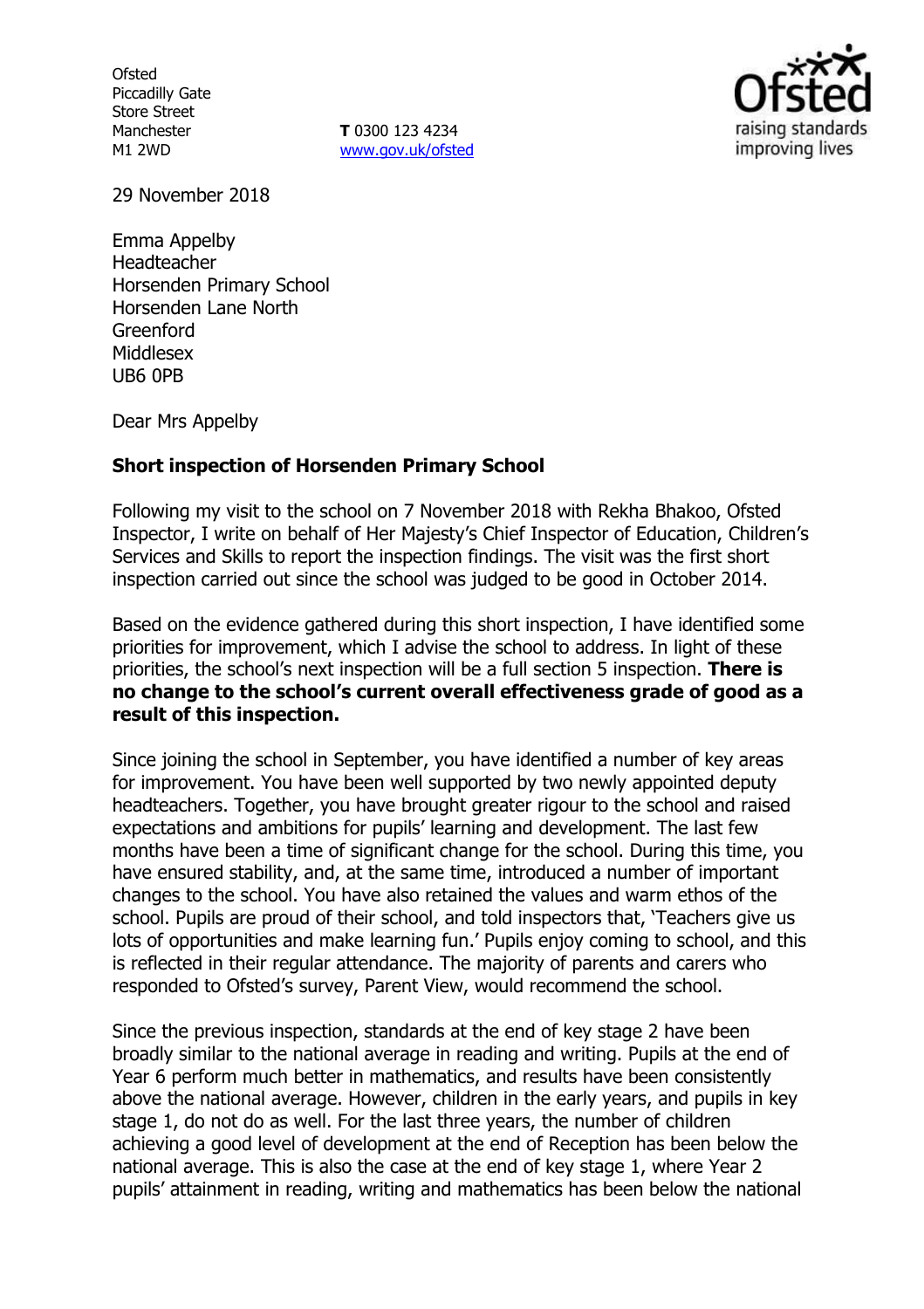

average. This is in terms of the number of pupils attaining the expected standard and the higher standard. These gaps have remained constant, and there has been little reduction in the gap between the school's and national results at the end of the early years and key stage 1 for the last three years.

Disadvantaged pupils have made below-average progress in reading for the last three years. In addition, the proportion of disadvantaged pupils achieving the expected standard in key stage 1 and key stage 2 is below that of nondisadvantaged pupils nationally. These gaps have not shown any sign of closing, and have, in fact, widened.

Leaders have not ensured that teaching meets the needs of pupils to ensure that they achieve the standards of which they are capable. This has particularly been the case in early years and key stage 1.

Governors have a range of experience and expertise that they bring to their role. They are proud of the school and want all pupils to do well. However, until recently governors have had an inaccurate view of how the school is performing. In the past they have not sufficiently challenged school leaders about the areas of weakness. For example, governors have not held school leaders to account for how effectively the pupil premium grant has been used to secure improvement for disadvantaged pupils. However, they are now aware of the key areas for improvement and are beginning to focus their time on these areas.

### **Safeguarding is effective.**

Leaders and staff ensure that pupils are safe at school. Pupils told inspectors that incidents of bullying are rare and behaviour is good across the school. Pupils spoke positively about the new behaviour systems. They feel that the 'Place2Be' has been a good addition to the school, and many pupils commented on the positive impact this has had on their mental health and well-being. Pupils said the school is a safe place to be and know whom they can talk to if they have any concerns. They demonstrate a good understanding of how to stay safe, which is supported by their learning through the curriculum. The majority of parents who responded to Ofsted's online questionnaire agreed that their children are safe, happy and well looked after.

Leaders have introduced a new safeguarding policy and embedded a culture of vigilance at the school. Regular training and updates for staff underpin this. Staff are aware of the different risks to pupils' welfare and are confident of what to do if they have any concerns. A new electronic system has been introduced to record concerns about pupils, which has helped leaders monitor this aspect of the school's work more closely. Necessary actions are taken promptly and are followed up effectively. The school works well with a range of external agencies in order to keep children safe.

Detailed checks are carried out when recruiting staff, governors and volunteers. This is systematically recorded on the single central record, which is checked for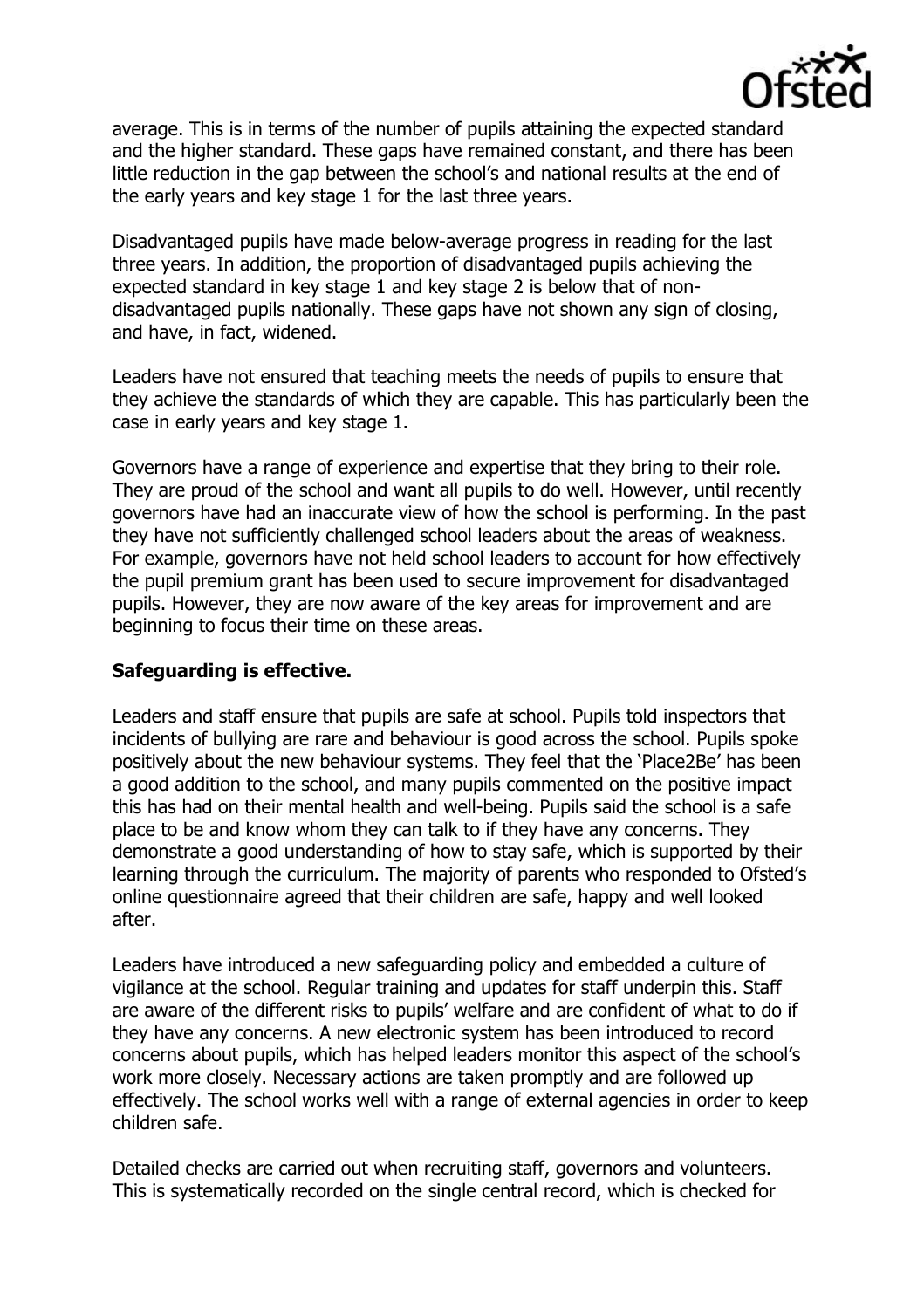

compliance regularly.

# **Inspection findings**

- In order to establish whether the school continues to provide a good standard of education, we agreed three key lines of enquiry for the inspection.
- Firstly, we agreed to focus on how effective the work of the school has been in improving pupils' attainment and progress in reading. For the last three years, pupils' attainment in reading at the end of key stage 1 has been much lower than nationally. At the end of key stage 2, progress in reading has been weaker than in writing and mathematics for the last three years.
- You have identified reading as an area for improvement on your school development plan. Leaders are determined to improve pupils' outcomes in reading and have implemented a number of new initiatives across the school. The reading hub and 'reading hall of fame' have helped to enthuse pupils about reading. This is resulting in a stronger reading culture across the school.
- **Pupils have opportunities to select reading books at the correct level for their** reading ability. This has meant that pupils are adequately challenged and read a wider range of books.
- **Pupils are now given more time to read independently in English lessons,** although there is still variability across different classes. Leaders are aware of this and are working with staff to promote a consistent approach to the teaching of reading across the school.
- These changes are beginning to have a positive impact on the quality of pupils' reading. However, pupils could still achieve more, especially with regard to developing their inference and deduction skills. There has previously been an over-reliance on pupils learning these key skills during the final years of key stage 2.
- The second area of focus was to explore how well leaders are ensuring the development of early reading skills. In 2017, phonics screening check results were below national levels, but increased to above national levels in 2018. We agreed to check how phonics is taught across the school and to identify what support is in place for pupils who do not achieve the expected standard.
- **Pupils receive a daily phonics lesson that is well matched to their ability and** need. However, in some of these lessons, additional adults do not support pupils as effectively as they could. This is an area that school leaders have identified for improvement.
- In phonics sessions, pupils' letter formation is not always strong, and could be improved further.
- Overall, the teachers' delivery of phonics lessons is sound. As a result, younger pupils receive a solid foundation in early reading and phonics skills. However, some teachers do not model the use of phonics consistently in other lessons.
- Our final key line of enquiry focused on how effectively the work of the school is improving the reading skills of disadvantaged pupils. This was because, over the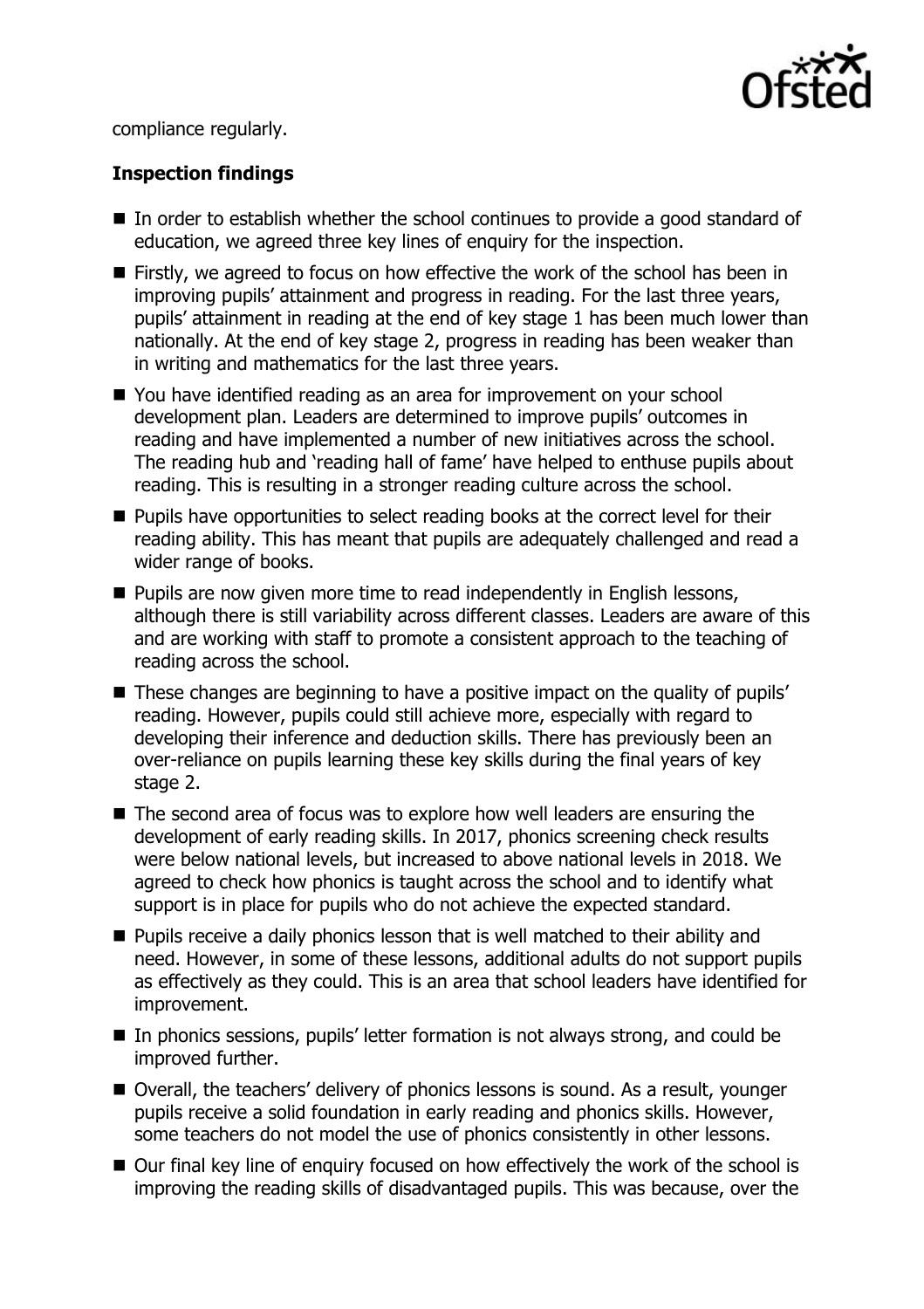

last three years, the progress of disadvantaged pupils in reading has been much lower than their peers, in school and nationally.

- Leaders now monitor the provision for disadvantaged pupils much more closely. They work with teachers to ensure planning meets the needs of disadvantaged pupils, and additional support is targeted to improve outcomes in reading for these pupils.
- Leaders are in the process of introducing a passport for each disadvantaged child. This will enable leaders to keep a record of pupil premium funding, additional support and opportunities made available for this group of pupils.
- As these initiatives are at an early stage, there has not been time for these to be embedded, and there is no measure of the impact on disadvantaged pupils' attainment and progress in reading.

## **Next steps for the school**

Leaders and those responsible for governance should ensure that:

- the approach to the teaching of reading is embedded across the school
- middle leaders hold team members to account, and take responsibility for their pupils' progress
- adults are deployed effectively to support pupils in lessons and in bespoke interventions
- $\blacksquare$  there is a programme of continuing professional development linked to school priorities, such as provision for the most able pupils
- attainment and progress of disadvantaged pupils improves in reading, writing and mathematics.

I am copying this letter to the chair of the governing body, the regional schools commissioner and the director of children's services for Ealing. This letter will be published on the Ofsted website.

Yours sincerely

Nicholas Cornell **Ofsted Inspector**

### **Information about the inspection**

During the inspection, I met with you and your leadership team to discuss the school's effectiveness. Together, we visited lessons to observe pupils' learning, speak to pupils and look at their work. I also looked at a range of pupils' work in books. We met with the designated leaders for safeguarding, English, reading and phonics, the chair and vice chair of governors, and spoke to a group of pupils about their school. I reviewed a range of the school's documentation, including the school